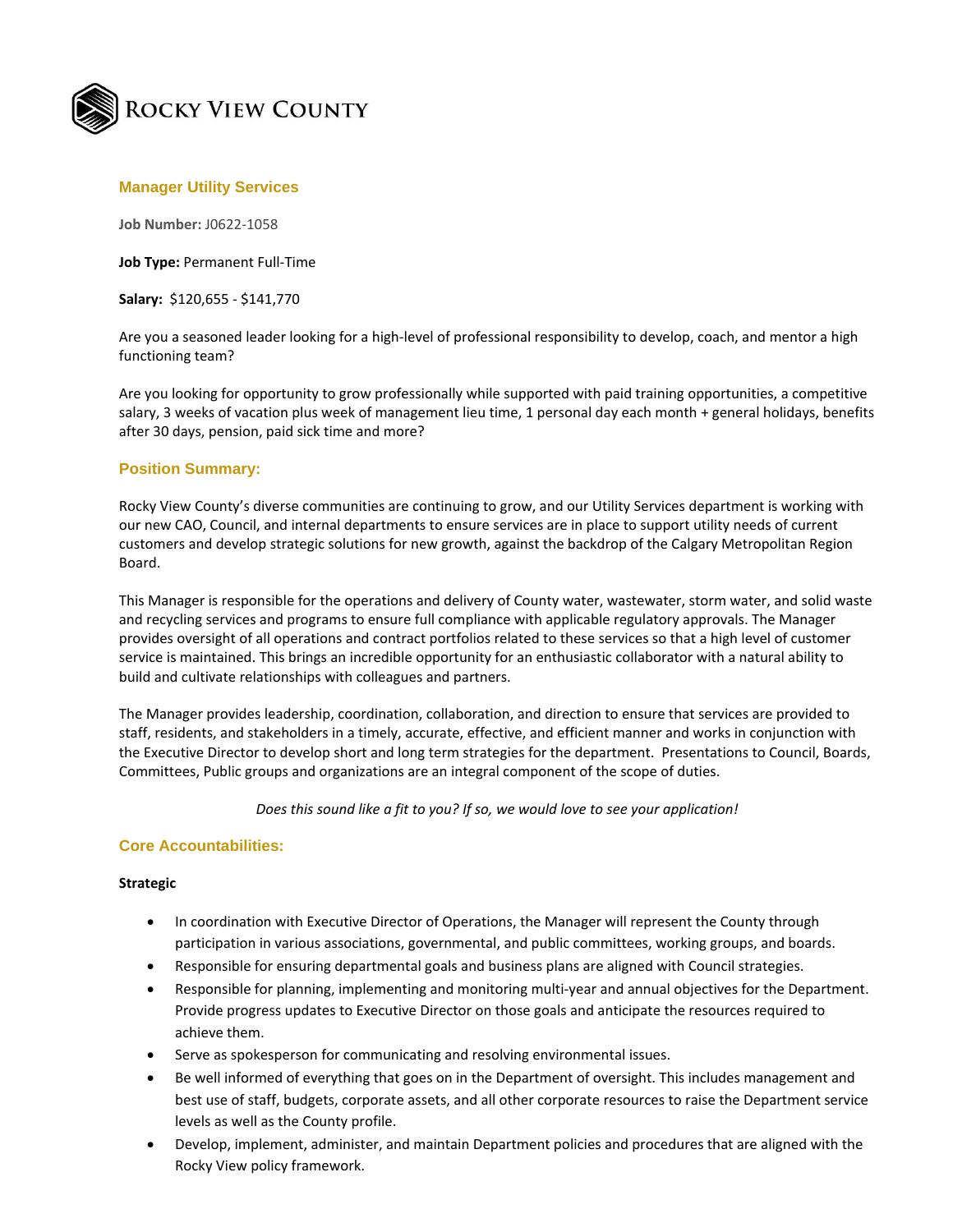- Direct Department planning, development, and delivery of programs and services, and foster changes and improvements that make these programs and services cost effective and efficient in delivering quality services that support and improve the quality of life of County residents and businesses.
- Attend all related leadership meetings, and the meetings of such boards, committees, authorities, commissions, or other bodies as assigned or deemed necessary.
- Be prepared and submit reports, answer questions, and provide appropriate recommendations regarding the above-mentioned areas.

## **Management | Leadership**

- Maintain awareness of and adhere to the County's OH&S policies by following responsibilities as outlined in the Health and Safety Manual; comply with all safe work procedures and the OH&S program requirements; monitor and enforce subordinate compliance with the OH&S program.
- Demonstrated leadership skills, team building, conflict resolution, business/technical writing skills, coaching and mentoring abilities in addition to time management, organizational, problem solving and decision making ability.
- Provide regular technical guidance, coaching and mentoring.
- Provide general supervision to the major units either directly or indirectly through the use of subordinates.
- Has full responsibility for quality of work, budget compliance and planning, methodology, training and development, compensation, performance management, hiring, etc.
- Well-developed communication and interpretation skills, with the ability to work both independently and collaboratively in a multi-disciplinary team.
- Participate in the management of employee relations, provide input on personnel requirements, employee performance feedback, and input on performance reviews.
- Diversified and complex work. Work often focuses upon multiple instructions, objectives and policies in a frequently changing environment. Work typically involves analysis, planning and problem solving within the coordination (not run) of two or more departments.
- Requires decision making derived from broad objectives, instructions and policies. Problems addressed and subsequent decision making are made utilizing factual data and applying fundamental principles.
- Resolve issues expeditiously, and ensure that employee resources are in place and utilized effectively to meet the service delivery standards of the County.
- Manage operational area with an emphasis on efficiency, accuracy, quality and safety to ensure a superior level of customer service.
- Plan, develop, organize, implement, evaluate, and direct the activities of the department, ensuring the fulfillment of project assignments within budget, with quality, and on schedule.
- Set priorities and department workflow, providing each subordinate with achievable goals and resources.
- Identify staffing requirements and initiate and participate in the recruitment process.
- Actively participate during County emergency response situations.

# **Fiscal Management**

- Participate in all short- and long-term financial planning processes, ensuring continued improvement in all facets of the Department's financial affairs.
- Ensure effective financial planning and expenditure controls are in place and is accountable for fiscal responsibility, efficiency, and restraint, while maintaining integrity and effectiveness in all aspects of administration for programs and services of responsibility.